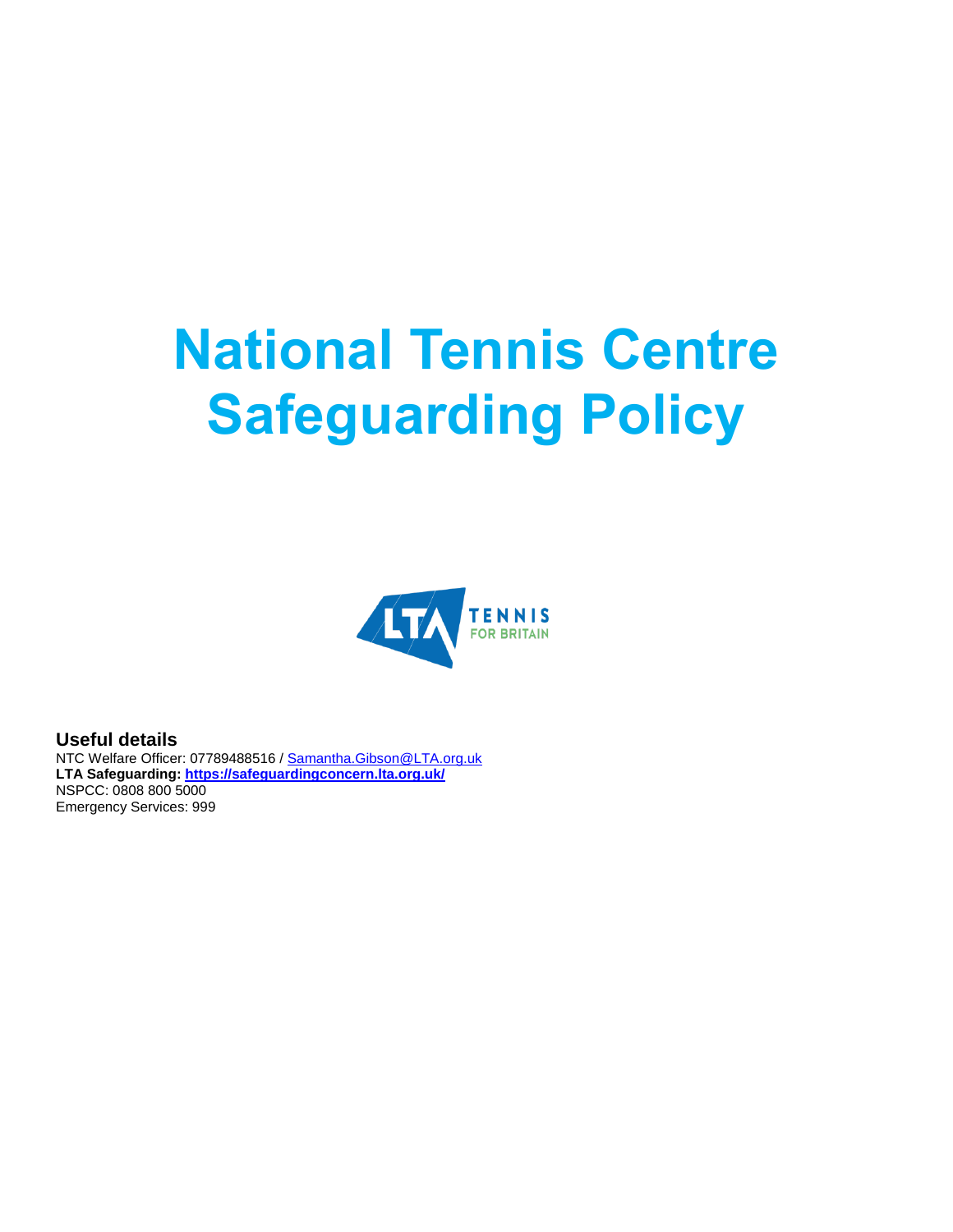# **Reporting a Safeguarding Concern within the NTC Tennis Environment**

For Tennis Wales / Tennis Scotland cases, on-going consultation will take place with them.

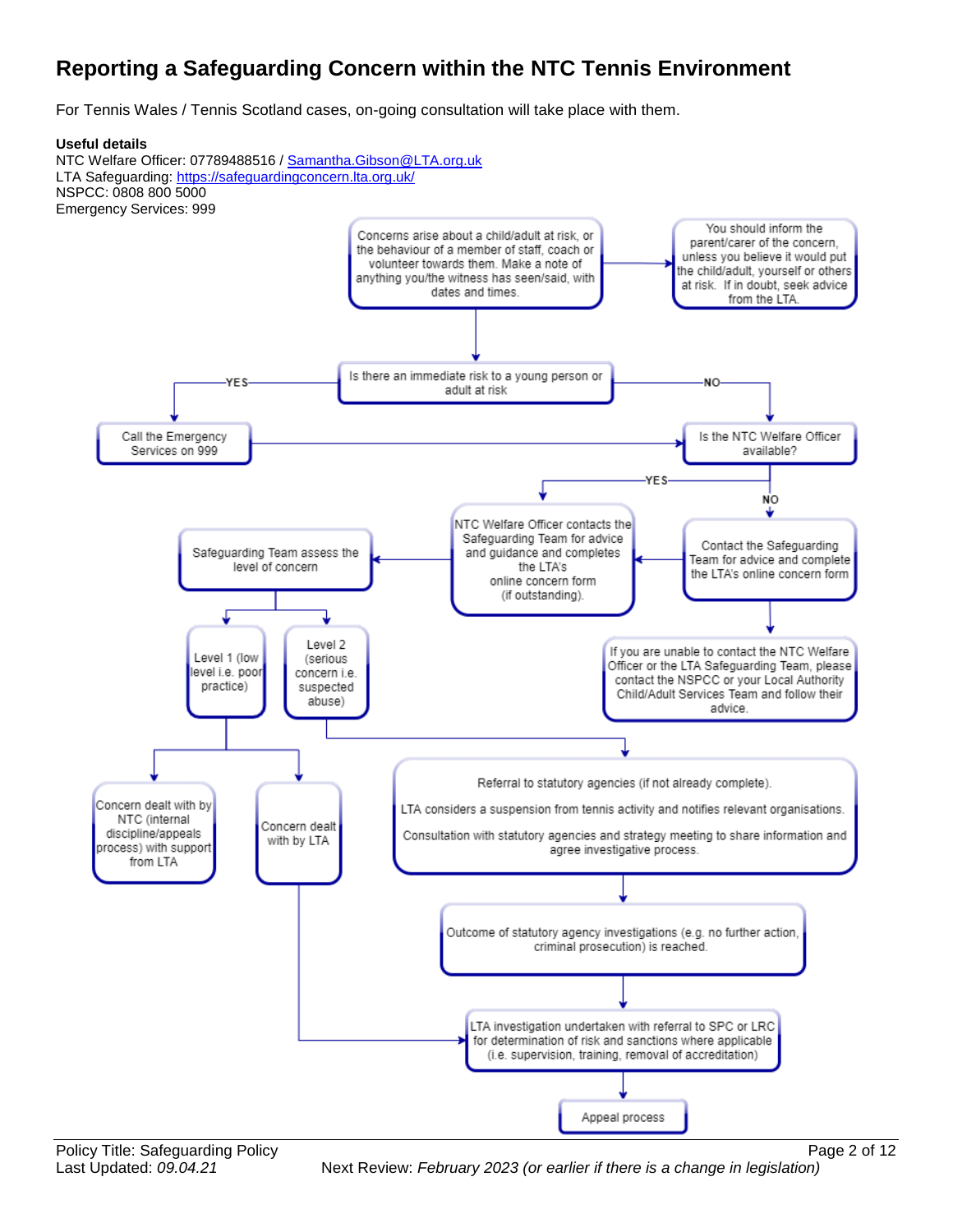# **Safeguarding Policy**

#### **1. Policy statement**

Safeguarding is the action taken to promote the welfare of children by people and organisations, working together to prevent and eliminate the risks of injury or harm to their health and development. This means ensuring children grow up with the provision of safe and effective care, and where necessary taking positive action to protect them from harassment, abuse and maltreatment.

The National Tennis Centre (NTC) is committed to prioritising the well-being of all children and adults at risk, promoting safeguarding at the NTC at all times, including in all programmes and events we run. All activities and events at the NTC are run in accordance with the LTA's Safeguarding at Events, Activities and Competitions guidance.

This Policy strives to minimise risk, deliver a positive tennis experience for everyone and respond appropriately to all safeguarding concerns/disclosures.

#### **2. Use of terminology**

**Child:** a person under the age of eighteen years.

**Adult at risk:** a person aged eighteen years or over who has needs for care and support (whether or not the local authority is meeting any of those needs); and is, is experiencing, or at risk of, abuse or neglect and as a result of those care and support needs is unable to protect themselves from either the risk of, or the experience of abuse or neglect..

**Safeguarding children:** protecting children from abuse and neglect, preventing the impairment of children's health or development, ensuring that they grow up in circumstances consistent with the provision of safe and effective care, and taking action to enable all children to have the best life chances.

**Safeguarding adults at risk:** protecting adults from abuse and/or neglect. Enabling adults to maintain control over their lives and make informed choices without coercion. Empowering adults at risk, consulting them before taking action, unless someone lacks the capacity to make a decision, or their mental health poses a risk to their own or someone else's safety, in which case, always acting in his or her best interests.

*(See appendix A for full glossary of terms)*.

#### **3. Scope**

A 'Covered Person' is bound by this policy and encompasses NTC staff, volunteers, contractors, coaches and any children or adults who otherwise use or access the NTC, even if only once.

#### **4. Core Principles**

- The welfare of every child, young person and adult at risk is of paramount importance.
- Safeguarding is everyone's responsibility.
- All children and adults at risk, regardless of colour, race, nationality, ethnic or national origin, age, gender, sexual orientation, disability or religion have the right to protection from harassment, abuse, violence, exploitation and poor practice.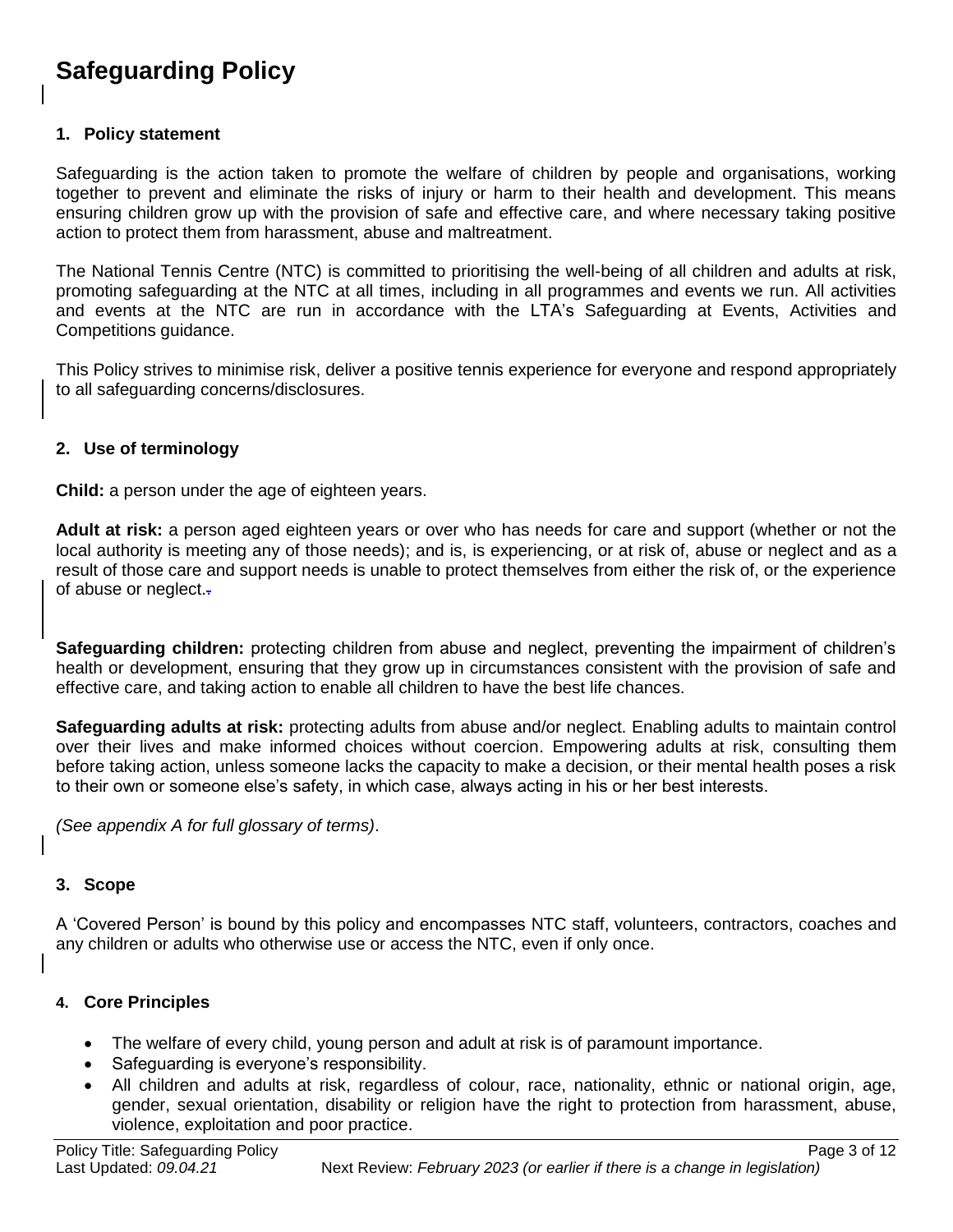- All children and adults at risk have the right to participate, enjoy and develop through tennis, in a safe and inclusive environment, free from all forms of harassment, abuse, violence, exploitation and poor practice.
- Any persons who have responsibility to care for, supervise, coach or train children are considered to be in a position of trust.
- Children and adults at risk should feel safe, respected and valued in all our activities and engagement.
- All Covered Persons must be alert to the signs of abuse and neglect and report any concerns

#### **5. Policy Aims**

- Promote safer recruitment of those working directly with children and adults at risk.
- Provide information for all those working with children and adults at risk to ensure the adherence to safer working practice principles and create a culture of vigilance.
- Ensure that Covered Persons meet their safeguarding obligations and responsibilities through embedding a culture of reporting concerns about those at risk of, or subjected to, harassment, abuse violence or poor practice.
- Promote robust procedures to identify and remove individuals who pose a risk to children and/or adults at risk.
- Promote environments where children and adults at risk feel safe and included, are treated with respect, and empowered to protect themselves.
- Demonstrate the NTC's commitment to safeguarding

#### **6. Legislation**

The legal framework in this policy is consistent with UK legislation including:

- The Children Act 1989
- The Children Act 2004
- Working Together to Safeguard Children (2018)
- The United Nations Convention on the Rights of the Child (UNCRC) 1989
- The Care Act 2014

#### **7. Responsibility for the implementation of the Safeguarding Policy, Code of Conduct and Reporting Procedure**

- The NTC Operations Team and NTC Welfare Officer have overall accountability for this Policy and its implementation
- The NTC Welfare Officer, Samantha Gibson, is responsible for updating this Policy in line with legislative and NTC developments
- All individuals involved in/present at the centre are required to adhere to the Policy and Code of **Conduct**
- The LTA Safeguarding Team, Tennis Scotland and Tennis Wales can offer support to help clubs proactively safeguard.

#### **8. Where there is a safeguarding concern/disclosure:**

 The individual who is told about, hears, or is made aware of the concern/disclosure is responsible for following the Reporting a Safeguarding Concern Procedure shown in the flowchart at the beginning of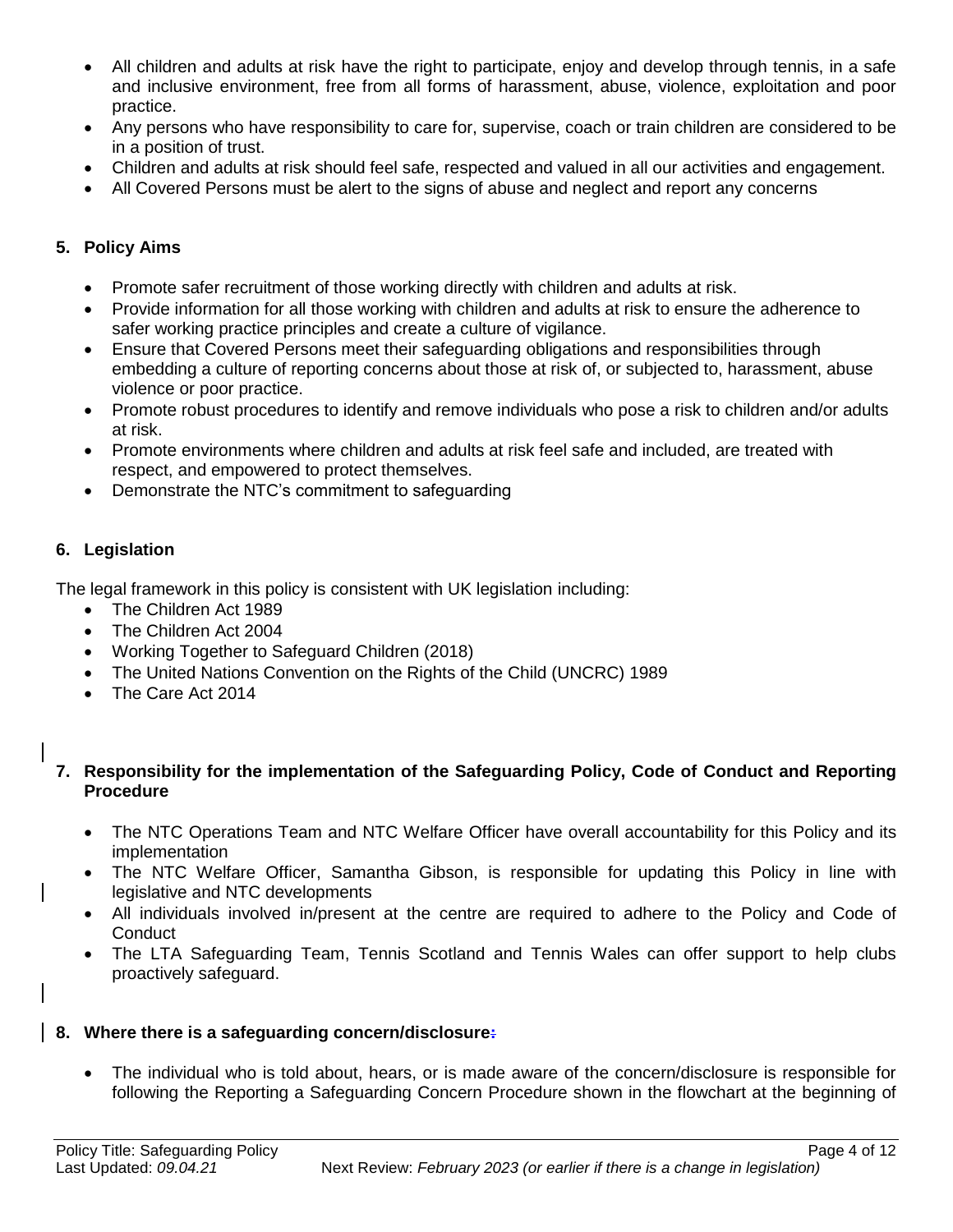this policy. Unless someone is in immediate danger, they should inform the NTC Welfare Officer in the first instance or LTA Safeguarding Team.

- The NTC Welfare Officers are responsible for reporting safeguarding concerns to the LTA Safeguarding Team using the online reporting system.
- The LTA Safeguarding Team is responsible for assessing all safeguarding concern/disclosures that are reported to them and working with the NTC Welfare Officer to follow up as appropriate on a case-bycase basis, prioritising the well-being of the child/ adult at risk at all times. Dependent on the concern/disclosure, a referral may be made to:
	- o The police in an emergency (999);
	- o Local Authority Children's Services: 0208 871 6000
	- o Local Authority Adult Services: 0208 871 7707
	- o Local Authority Designated Officer (LADO) for concerns/disclosures about a member of staff, consultant, coach, official or volunteer: 0208 871 7440
- The NTC and LTA Safeguarding Team will work in partnership with statutory agencies and other relevant organisations, which may include other National Governing Bodies of sport and the International Tennis Federation (ITF), to ensure the effective safeguarding of children and adults at risk.

#### **9. Breaches of the Safeguarding Policy, Code of Conduct and Reporting Procedure**

Breaches of this Policy and/or failure to comply with the outlined responsibilities may result in the following:

- Disciplinary action leading to possible exclusion from the NTC, dismissal and legal action
- Termination of current and future roles within the NTC and roles in other clubs, the LTA, Tennis Wales, Tennis Scotland and the Tennis Foundation.
- Referral to the Disclosure and Barring Service and/or Disclosure Scotland

Actions taken by players, parents or carers, staff, consultants, volunteers, officials, coaches inside or outside of the centre that are seen to contradict this Policy may be considered a violation of this Policy.

#### **10. Whistleblowing**

Safeguarding children and adults at risk requires everyone to be committed to the highest possible standards of openness, integrity and accountability. As a centre, we are committed to encouraging and maintaining a culture where people feel able to raise a genuine safeguarding concern and are confident that it will be taken seriously.

Whistleblowing is when someone reports wrongdoing on the basis that it is in the public interest for the wrongdoing to be brought to light. This is usually something they've seen at work but not always. The wrongdoing might have happened in the past, be happening now, or be something the whistleblower is concerned may happen in the near future

#### **Whistleblowing at the NTC**

If a child or an adult at risk is in immediate danger or risk of harm, the police should be contacted by calling 999.

Where a child or an adult at risk is not in immediate danger, any concerns about their well-being should be made without delay to the NTC Welfare Officer in accordance with the Reporting a Safeguarding Concern Procedure shown in the flowchart at the beginning of this policy.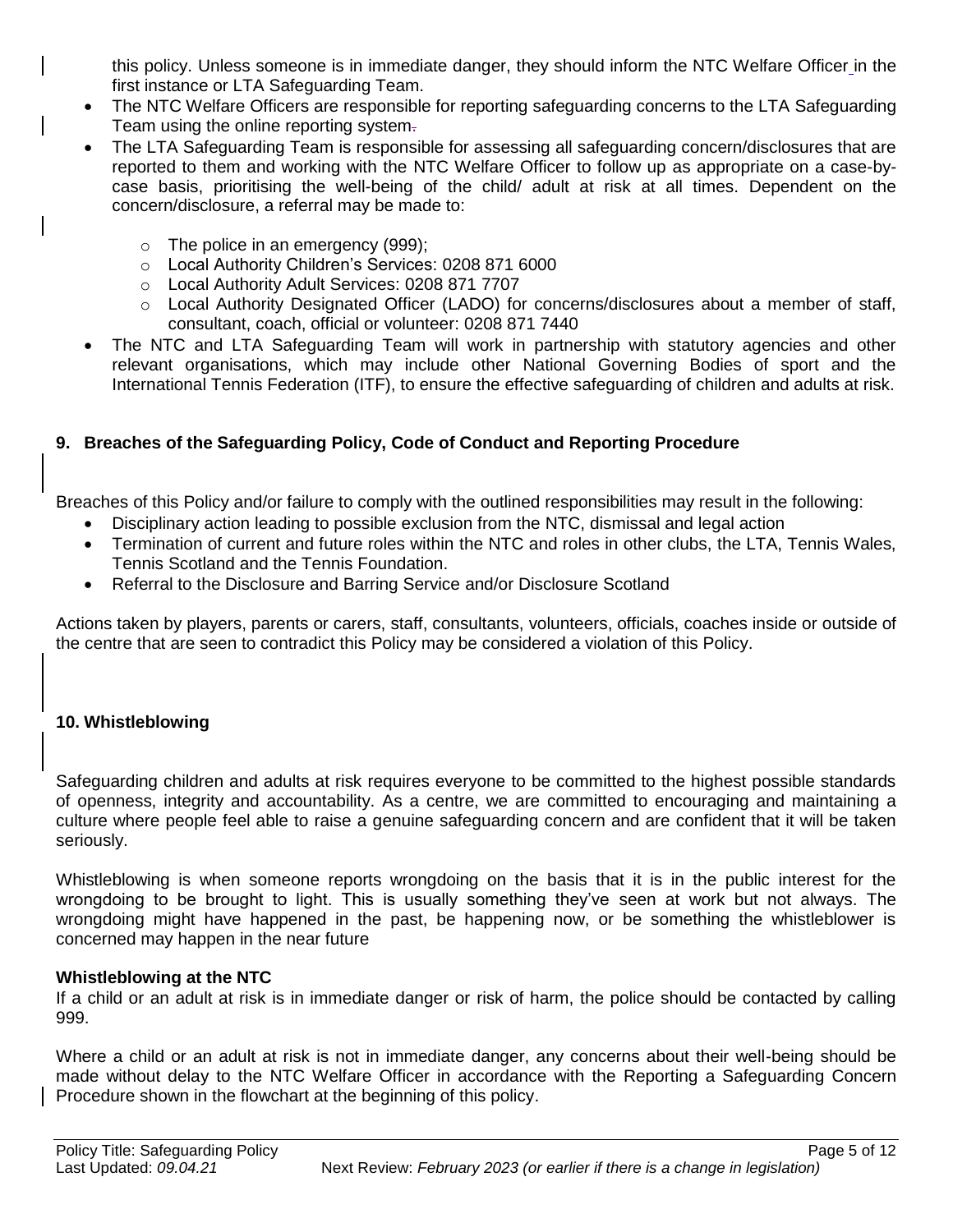The NTC Welfare Officer, Samantha Gibson can be contacted on: [Samantha.gibson@lta.org.uk](mailto:Samantha.gibson@lta.org.uk) 07789488516

If the whistle-blower does not feel comfortable raising a concern with the NTC Welfare Officer, they can contact the LTA Safeguarding Team directly on 020 8487 7000 or the LTA's independent, confidential and anonymous service, Safecall (0800 915 1571 / [www.safecall.co.uk/report\)](http://www.safecall.co.uk/report). Alternatively, NSPCC Whistleblowing Advice Line can be contacted on 0808 800 5000.

#### **Other**

#### **related documentation**

- Changing Room Policy
- Equality and Diversity Policy
- Safe Recruitment Policy
- Safeguarding at Events, Activities and Competitions
- Modern Slavery and Human Trafficking Policy
- LTA Photography Policy
- LTA Disciplinary Code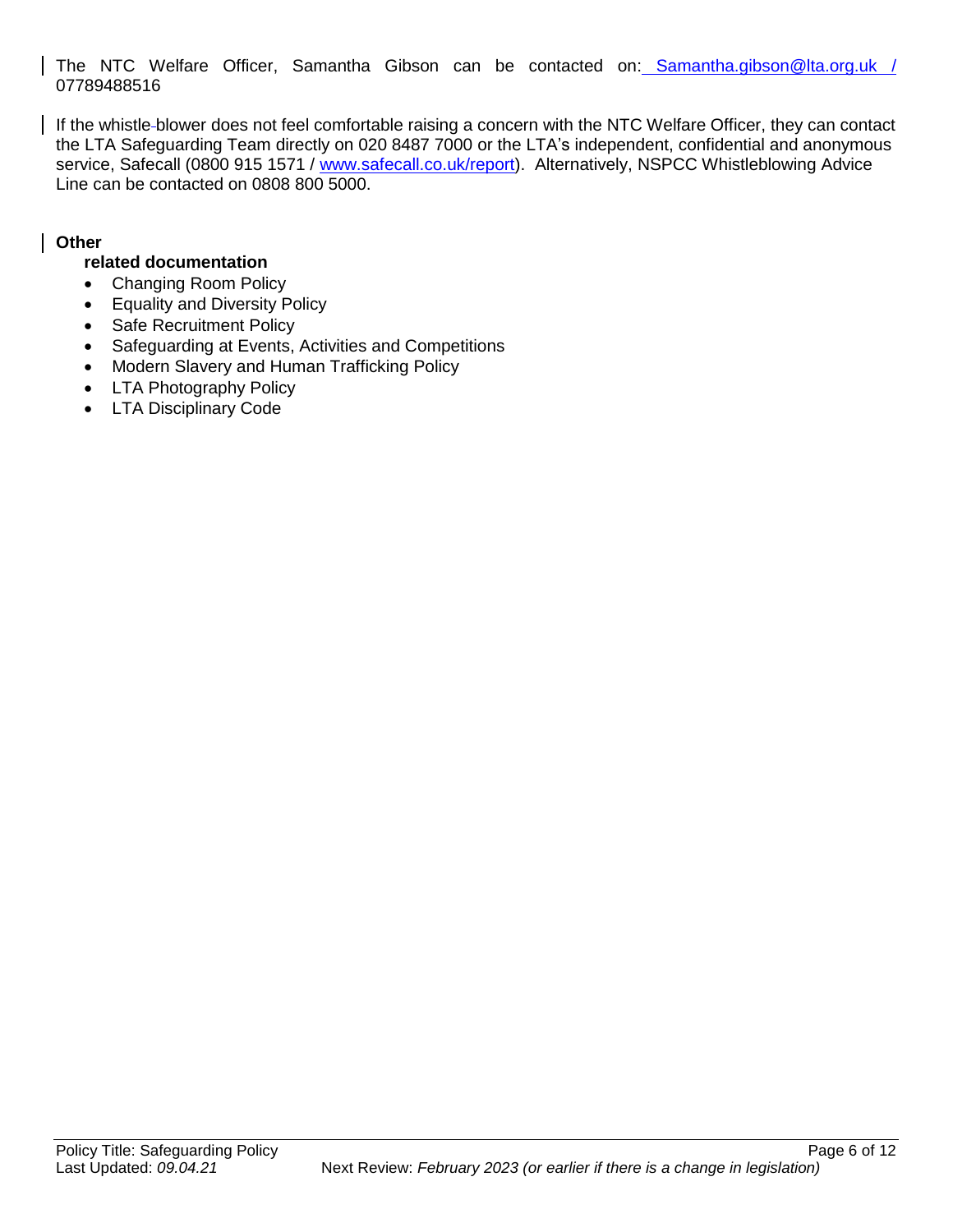# **Codes of Conduct**

#### **All members of staff, volunteers and NTC users agree to:**

- Prioritise the well-being of all children and adults at risk at all times
- Treat all children and adults at risk fairly and with respect
- Be a positive role model. Act with integrity, even when no one is looking
- Help to create a safe and inclusive environment both on and off court
- Not allow any rough or dangerous behaviour, bullying or the use of bad or inappropriate language
- Report all allegations of abuse or poor practice to the NTC Welfare Officer
- Not use any sanctions that humiliate or harm a child or adult at risk
- Value and celebrate diversity and make all reasonable efforts to meet individual needs
- Keep clear boundaries between professional and personal life, including on social media
- Have the relevant consent from parents/carers, children and adults before taking or using photos and videos
- Refrain from making physical contact with children or adults unless it is necessary as part of an emergency or congratulatory (e.g. handshake / high five)
- Refrain from smoking and consuming alcohol during NTC activities or coaching sessions
- Ensure roles and responsibilities are clearly outlined and everyone has the required information and training
- Avoid being alone with a child or adult at risk unless there are exceptional circumstances
- Refrain from transporting children or adults at risk, unless this is required as part of an NTC activity (e.g. away match) and there is another adult in the vehicle
- Not abuse, neglect, harm or discriminate against anyone; or act in a way that may be interpreted as such
- Not have a relationship with anyone under 18 for whom they are coaching or responsible for
- Be acutely aware of the power that coaches and coaching assistants develop over players in the coaching relationship and avoid any intimacy (sexual or otherwise) with players

#### **All children agree to:**

- Be friendly, supportive and welcoming to other children and adults
- Play fairly and honestly
- Respect NTC staff, volunteers and Officials and accept their decisions
- Behave, respect and listen to your coach
- Take care of your equipment and NTC property
- Respect the rights, dignity and worth of all participants regardless of age, gender, ability, race, culture, religion or sexual identity
- Not use bad, inappropriate or racist language, including on social media
- Not bully, intimidate or harass anyone, including on social media
- Not smoke, drink alcohol or drugs of any kind on NTC premises or whilst representing the NTC at competitions or events
- Talk to the NTC Welfare Officer about any concerns or worries they have about themselves or others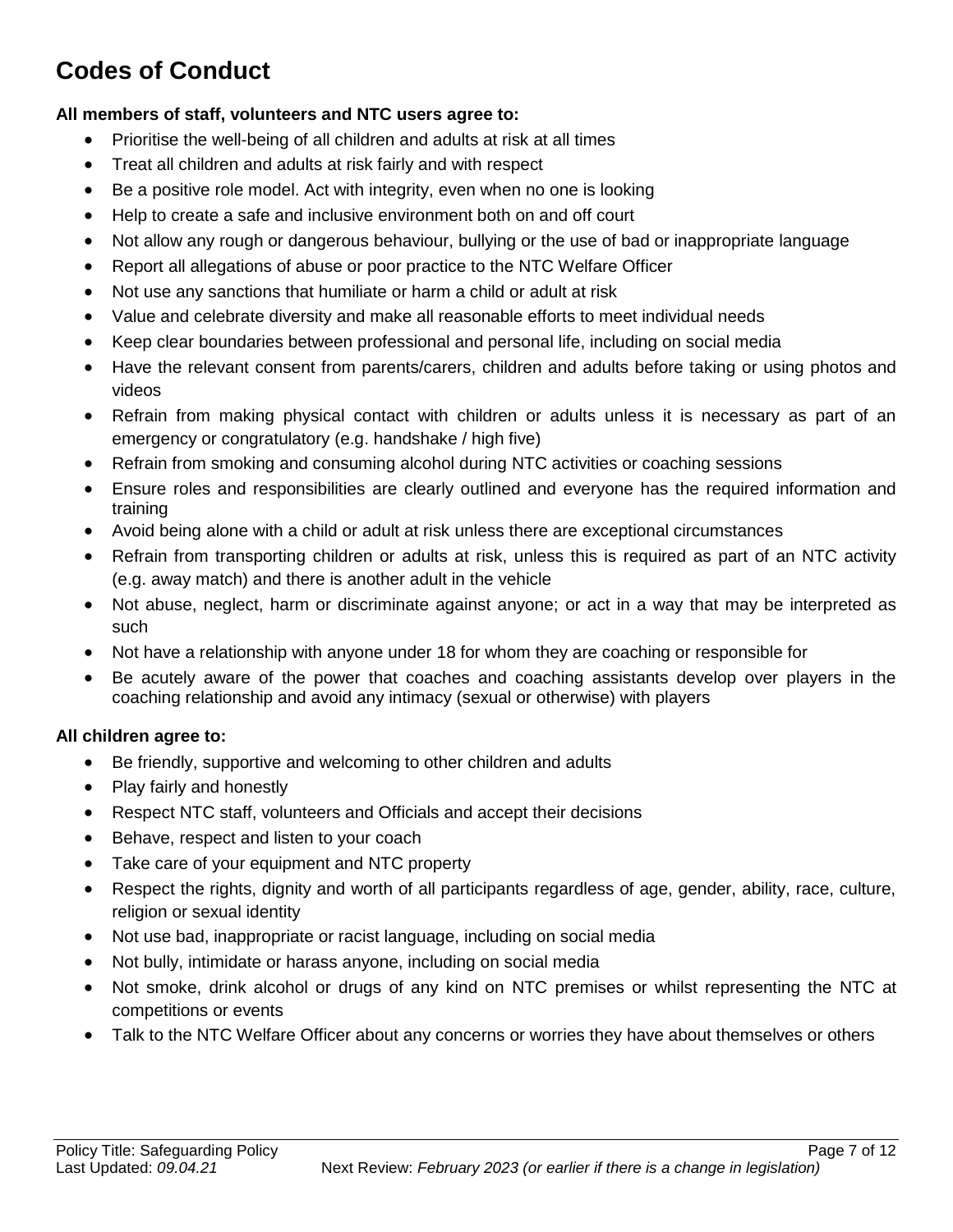#### All parents and carers agree to:

- Positively reinforce your child and show an interest in their tennis  $\bullet$
- Use appropriate language at all times  $\bullet$
- Be realistic and supportive  $\bullet$
- Never ridicule or admonish a child for making a mistake or losing a match  $\bullet$
- Treat all children, adults, volunteers, coaches, officials and members of staff with respect  $\bullet$
- Behave responsibly at the venue; do not embarrass your child  $\bullet$
- Accept the official's decisions and do not go on court or interfere with matches  $\bullet$
- Encourage your child to play by the rules, and teach them that they can only do their best  $\bullet$
- Deliver and collect your child punctually from the venue
- Ensure your child has appropriate clothing for the weather conditions  $\bullet$
- Ensure that your child understands their code of conduct  $\bullet$
- Adhere to your venue's safeguarding policy, diversity and inclusion policy, rules and regulations  $\bullet$
- Provide emergency contact details and any relevant information about your child including medical history

This Policy is reviewed every two years (or earlier if there is a change in national legislation).

This Policy is recommended for approval by:

Head of Operations, Gary Stewart.

Club Welfare Officer Samantha Gibson:

Date: 29/4/2021

Date:

Next Review: February 2023 (or earlier if there is a change in legislation)

Page 8 of 12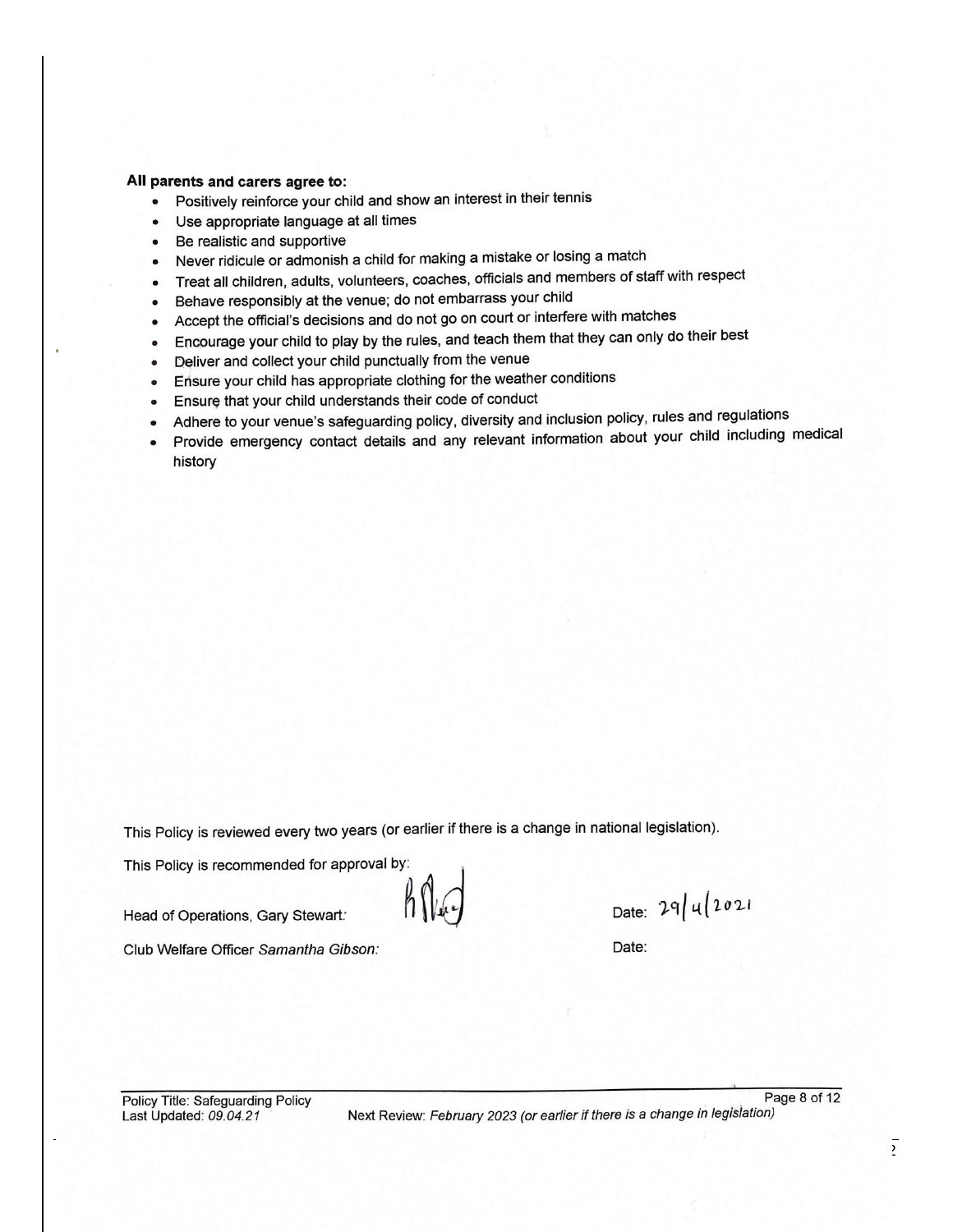## **Appendix A: Glossary of Terms**

**Safeguarding:** protecting children from abuse and neglect, preventing the impairment of children's health or development, ensuring that children are growing up in circumstances consistent with the provision of safe and effective care, and taking action to enable all children to have the best life chances. Enabling adults at risk to achieve the outcomes that matter to them in their life; protecting their right to live in safety, free from abuse and neglect. Empowering and supporting them to make choices, stay safe and raise any concerns. Beginning with the assumption that an individual is best-placed to make decisions about their own wellbeing, taking proportional action on their behalf only if someone lacks the capacity to make a decision, they are exposed to a life-threatening risk, someone else may be at risk of harm, or a criminal offence has been committed or is likely to be committed.

#### **Abuse and neglect**

**Physical abuse:** A form of abuse which may involve hitting, shaking, throwing, poisoning, burning or scalding, drowning, suffocating or otherwise causing physical harm to a child or adult at risk. Physical harm may also be caused when a parent or carer fabricates the symptoms of, or deliberately induces illness

**Sexual abuse:** Involves forcing or enticing a child or young person to take part in abuse sexual activities, not necessarily involving a high level of violence, whether or not the child is aware of what is happening. The activities may involve physical contact, including assault by penetration (for example, rape or oral sex) or nonpenetrative acts such as masturbation, kissing, rubbing and touching outside of clothing. They may also include non-contact activities, such as involving children in looking at, or in the production of, sexual images, watching sexual activities, encouraging children to behave in sexually inappropriate ways, or grooming a child in preparation for abuse (including via the internet). Sexual abuse is not solely perpetrated by adult males. Women can also commit acts of sexual abuse, as can other children

**Emotional abuse:** The persistent emotional maltreatment of a child or adult at risk such as to cause severe and persistent adverse effects on their emotional development. It may involve conveying to a child/ adult at risk that they are worthless or unloved, inadequate, or valued only insofar as they meet the needs of another person; not giving them opportunities to express their views; deliberately silencing them or 'making fun' of what they say or how they communicate. It may feature age or developmentally inappropriate expectations being imposed, including interactions that are beyond a child or adult at risk's developmental capability, as well as overprotection and limitation of exploration and learning, or preventing them participating in normal social interaction. It may involve seeing or hearing the ill-treatment of another. It may involve serious bullying (including cyber bullying), causing a child or adult at risk to feel frightened or in danger, or the exploitation or corruption of children. Some level of emotional abuse is involved in all types of maltreatment of a child, though it may occur alone.

**Neglect:** The persistent failure to meet a child/ adult at risk's basic physical and/or psychological needs, likely to result in the serious impairment of their health or development. It may involve a parent or carer failing to:

- $\circ$  provide adequate food, clothing and shelter (including exclusion from home or abandonment);
- o protect a child/ adult at risk from physical and emotional harm or danger;
- $\circ$  ensure adequate supervision (including the use of inadequate care-givers); or
- o ensure access to appropriate medical care or treatment.

It may also include neglect of, or unresponsiveness to, a child's or adult at risk's basic emotional needs. Neglect may occur during pregnancy as a result of maternal substance abuse.

#### **Additional examples of abuse and neglect of adults at risk**

**Financial abuse**: having money or property stolen; being defrauded; being put under pressure in relation to money or other property; and having money or other property misused.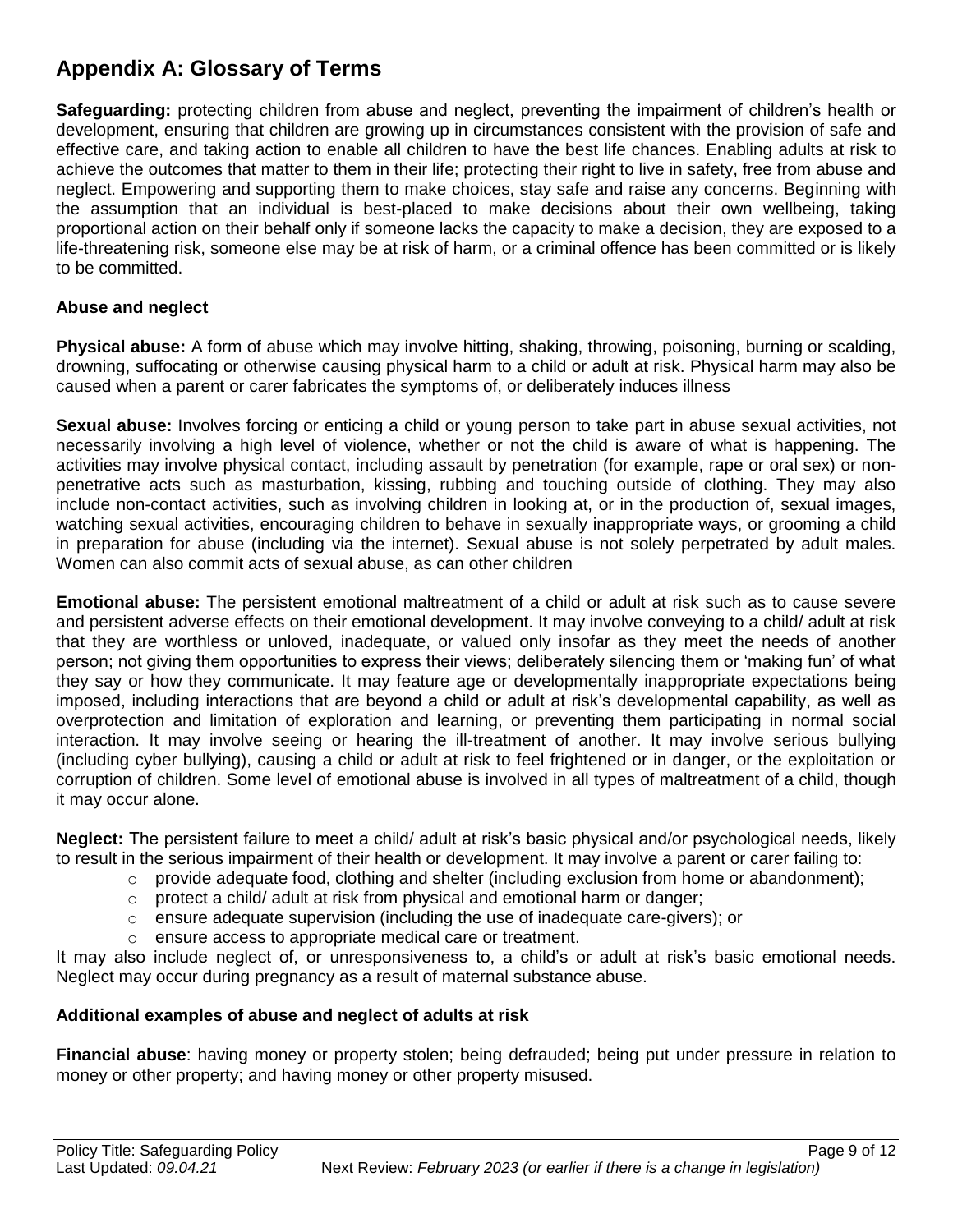**Discriminatory abuse**: treating someone in a less favourable way and causing them harm, because of their age, gender, sexuality, gender identity, disability, socio-economic status, ethnic origin, religion and any other visible or non-visible difference.

**Domestic abuse**: includes physical, sexual, psychological or financial abuse by someone who is, or has been a partner or family member. Includes forced marriage, female genital mutilation and honour-based violence (an act of violence based on the belief that the person has brought shame on their family or culture). Domestic abuse does not necessarily involve physical contact or violence.

**Psychological abuse:** including emotional abuse, threats of harm or abandonment, deprivation of contact, humiliation, blaming, controlling, intimidation, coercion, harassment, verbal abuse, isolation or withdrawal from services or supportive networks.

**Organisational abuse**: where the needs of an individual are not met by an organisation due to a culture of poor practice or abusive behaviour within the organisation.

**Self-neglect:** behaviour which threatens an adult's personal health or safety (but not that of others). Includes an adult's decision to not provide themselves with adequate food, clothing, shelter, personal hygiene, or medication (when indicated), or take appropriate safety precautions

**Modern slavery**: encompasses slavery, human trafficking, criminal and sexual exploitation, forced labour and domestic servitude. Traffickers and slave masters use whatever means they have at their disposal to coerce, deceive and force individuals into a life of abuse, servitude and inhumane treatment.

**Radicalisation and Extremism**: the process by which a person is influenced to support terrorism or forms of extremism leading to terrorism. Children and adults who are vulnerable can be groomed towards an extremist ideology and radicalised.

- A person who is being abused may experience more than one type of abuse
- Harassment, and bullying are also abusive and can be harmful
- Female Genital Mutilation (FGM) is now recognised as a form of physical, sexual and emotional abuse that is practised across the UK
- Child Sexual Exploitation is recognised as a form of sexual abuse in which children are sexually exploited for money, power or status
- Child trafficking is recognised as child abuse where children are often subject to multiple forms of exploitation. Children are recruited, moved or transported to, or within the UK, then exploited, forced to work or sold
- People from all cultures are subject to abuse. It cannot be condoned for religious or cultural reasons
- Abuse can have immediate and long-term impacts on someone's well-being, including anxiety, depression, substance misuse, eating disorders and self-destructive Conducts, offending and antisocial Conduct
- Those committing abuse are most often adults, both male and female. However, child-to-child abuse also takes place.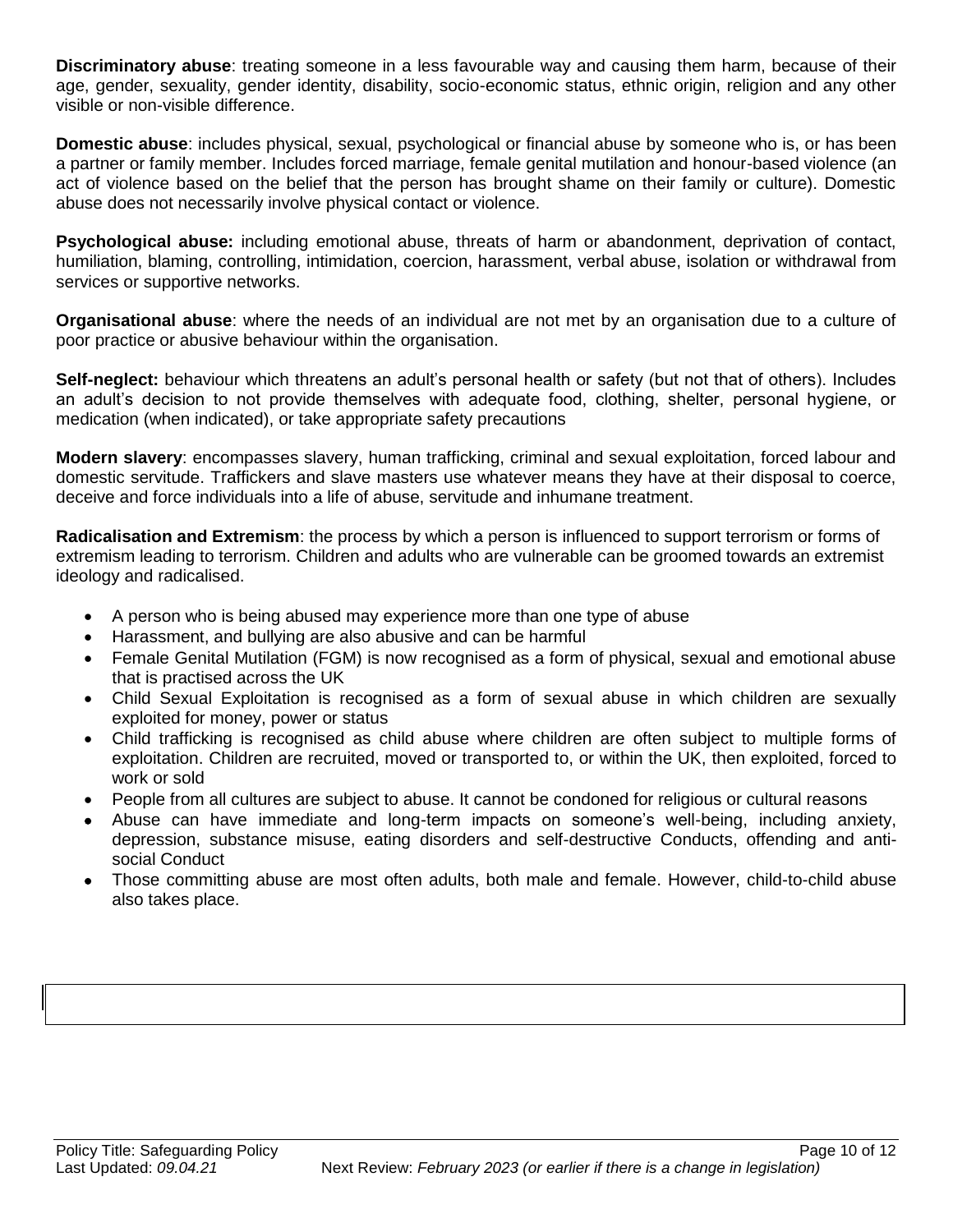### **Appendix B: What to do if a disclosure from a child or adult at risk is made to you:**

- 1. **Listen** carefully and calmly to the individual
- 2. **Reassure** the individual that they have done the right thing and what they have told you is very important
- 3. **Avoid questioning** where possible, and never ask leading questions
- 4. **Do not promise secrecy**. Let the individual know that you will need to speak to the Welfare Officer/LTA Safeguarding Team because it is in their best interest. If you intend to speak to the police or social care, you should let them know this too.
- 5. **Report the concern.** In an emergency, call the police (999), otherwise talk to the Welfare Officer/LTA Safeguarding Team as soon as possible. Do not let doubt/personal bias prevent you from reporting the allegation
- **6. Record** details of the disclosure and allegation using the LTA's online reporting a concern form within 24 hours*. If you do not have access to the online form, write down the details using what you have available then sign and date it.*